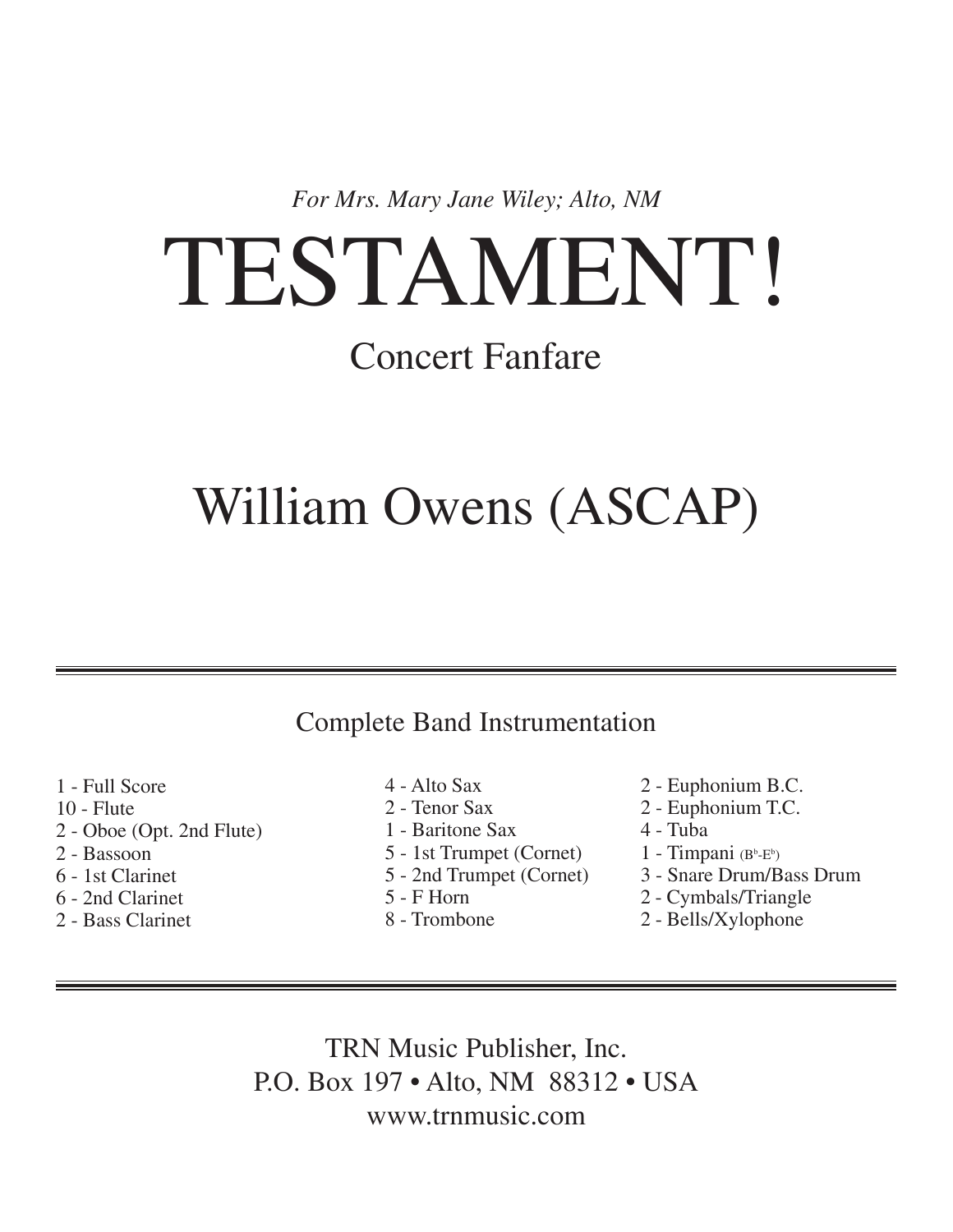## **TESTAMENT!**

### *For Mrs. Mary Jane Wiley; Alto, NM*

Your students will want to play **TESTAMENT** over and over again! This daring concert opener for the developing ensemble is melodically solid from beginning to end, and offers something special for every section. It's an excellent choice for your next concert or contest!

### **Performance Suggestions**

 Energy and excitement is the key to a successful performance. Please observe the tempo markings, as the work should not be taken very fast. The opening statement at the beginning and measure 20 should be played with a nice "bounce" style. The section at measure 13 should be played equally smooth and "tonefully". Percussion is largely the driving force and should observe dynamics and accents at all times. The *molto rit.* in the last two measures should be drilled for a dramatic and powerful ending.

### **About the Composer - - -**



**William Owens** (b. 1963), a native of Gary, Indiana received his BMED degree in 1985 from VanderCook College of Music in Chicago. A seasoned music educator, **Mr. Owens** is very active as a composer, clinician and conductor throughout the United States.

 Since 1993, Owens has written over sixty commissioned and published works for middle school and high school concert bands. His music is programmed at prestigious venues, such as the Midwest International Band and Orchestra Clinic, and appears on

required music lists both nationally and abroad. Principal commissions include those from the California Band Directors Association, the Chicago Public Schools Bureau of Cultural Arts, and the Texas University Interscholastic League. He is the winner of the ASCAPlus award, and a two-time recipient of the Forrest L. Buchtel Citation for Excellence in Band Composition. Professional memberships include the American Society of Composers, Authors and Publishers (ASCAP); the American Composers Forum (ACF) and the Texas Music Educators Association (TMEA). **William** resides in Fort Worth, Texas with his wife Georgia.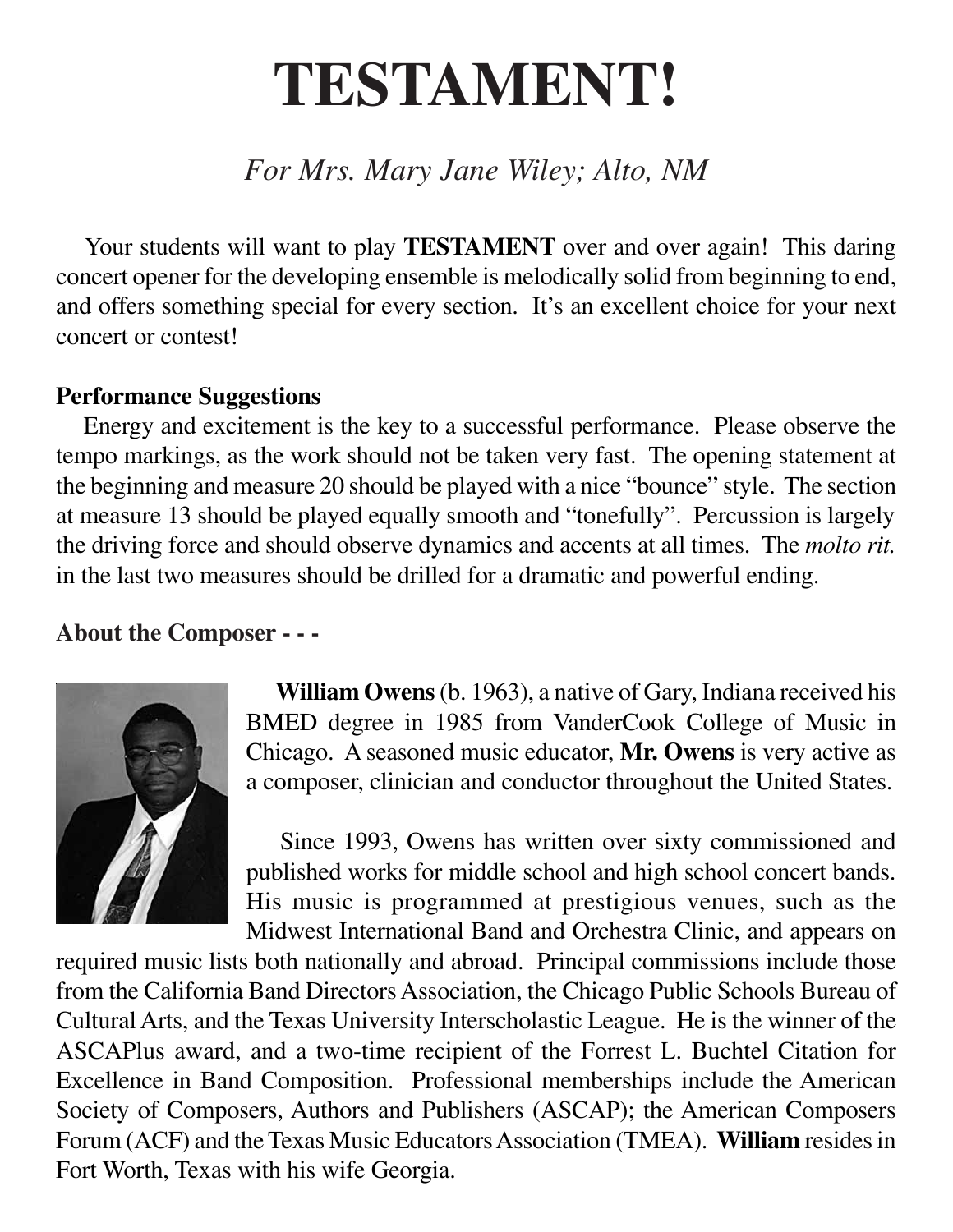*For Mrs. Mary Jane Wiley; Alto, NM*

**TESTAMENT!**

**Concert Fanfare** William Owens (ASCAP) 2005